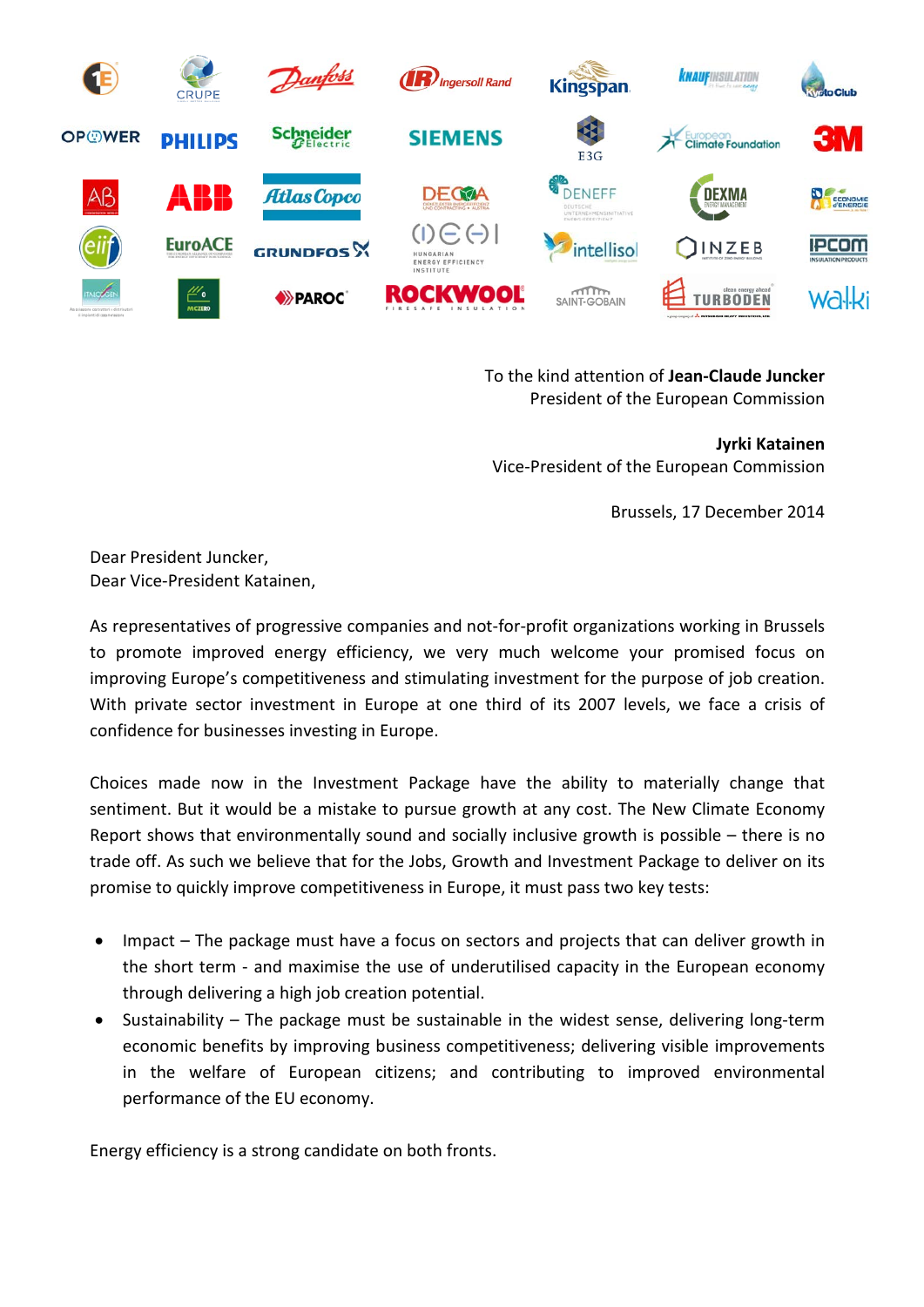As such we urge you to include in the Jobs, Growth and Investment Package *a clear focus on improving European energy efficiency and a clear commitment to increase the financial provision for technical assistance and access to low cost loans to enable Member States to develop a strong pipeline of projects*.

We also need a *clear commitment to continuing to roll out smart regulation, such as the Ecodesign Directive* – which Commission analysis indicates will cut European consumer energy bills by around €110bn per year through reduced energy use and increase revenues to industry and the wholesale and retail sectors by  $\epsilon$ 54 billion in 2020 – to further improve European competitiveness.

The investment package should aim to untangle the silos of specific procurement schemes and provide flexibility to finance technologies that taken together could have a "multiplier effect". There are obvious synergies between digital, smart grid and energy efficiency technologies in a building or in an industrial plant, therefore the investment focus must take into account the value of these synergies between sectors.

Finally, to truly embed energy efficiency across the EU economy, we urge you *to include increased energy productivity in Member States as part of the broader structural reforms under consideration*. In this way the short term impact of the Package help deliver long term impacts through improving the economic performance of the EU in the long-term, delivering millions of jobs across the EU in the process.